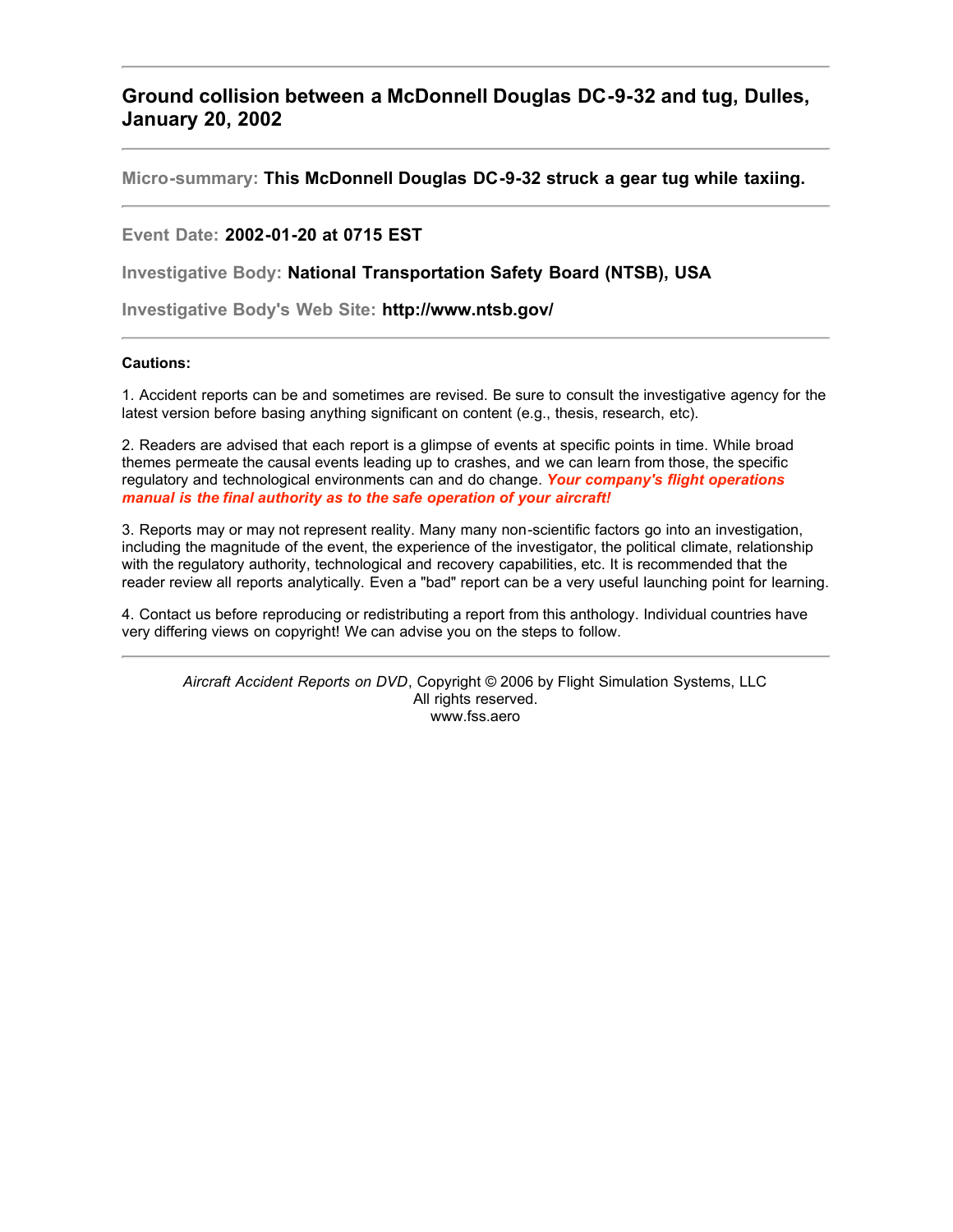| <b>National Transportation Safety Board</b><br>NTSB ID: NYC02LA056<br>Aircraft Registration Number: N837AT                                                                                                                                                                                                                                                                                                                                                                                                                                                                                                                                                                                                                                                                                                                                                                                                                                                                                                                                                                                                                                                                                                                                         |                                                                                                                                                                                                                                                                                                                                                                                                          |                                                           |                                     |  |                                  |  |  |  |  |  |  |
|----------------------------------------------------------------------------------------------------------------------------------------------------------------------------------------------------------------------------------------------------------------------------------------------------------------------------------------------------------------------------------------------------------------------------------------------------------------------------------------------------------------------------------------------------------------------------------------------------------------------------------------------------------------------------------------------------------------------------------------------------------------------------------------------------------------------------------------------------------------------------------------------------------------------------------------------------------------------------------------------------------------------------------------------------------------------------------------------------------------------------------------------------------------------------------------------------------------------------------------------------|----------------------------------------------------------------------------------------------------------------------------------------------------------------------------------------------------------------------------------------------------------------------------------------------------------------------------------------------------------------------------------------------------------|-----------------------------------------------------------|-------------------------------------|--|----------------------------------|--|--|--|--|--|--|
| <b>FACTUAL REPORT</b>                                                                                                                                                                                                                                                                                                                                                                                                                                                                                                                                                                                                                                                                                                                                                                                                                                                                                                                                                                                                                                                                                                                                                                                                                              |                                                                                                                                                                                                                                                                                                                                                                                                          | Most Critical Injury: None<br>Occurrence Date: 01/20/2002 |                                     |  |                                  |  |  |  |  |  |  |
| <b>ÁVIATION</b><br>Occurrence Type: Accident<br>Investigated By: NTSB<br>$E$ TYBOP                                                                                                                                                                                                                                                                                                                                                                                                                                                                                                                                                                                                                                                                                                                                                                                                                                                                                                                                                                                                                                                                                                                                                                 |                                                                                                                                                                                                                                                                                                                                                                                                          |                                                           |                                     |  |                                  |  |  |  |  |  |  |
| Location/Time                                                                                                                                                                                                                                                                                                                                                                                                                                                                                                                                                                                                                                                                                                                                                                                                                                                                                                                                                                                                                                                                                                                                                                                                                                      |                                                                                                                                                                                                                                                                                                                                                                                                          |                                                           |                                     |  |                                  |  |  |  |  |  |  |
| Nearest City/Place                                                                                                                                                                                                                                                                                                                                                                                                                                                                                                                                                                                                                                                                                                                                                                                                                                                                                                                                                                                                                                                                                                                                                                                                                                 | <b>State</b>                                                                                                                                                                                                                                                                                                                                                                                             |                                                           | Local Time<br>Zip Code<br>Time Zone |  |                                  |  |  |  |  |  |  |
| <b>Dulles</b>                                                                                                                                                                                                                                                                                                                                                                                                                                                                                                                                                                                                                                                                                                                                                                                                                                                                                                                                                                                                                                                                                                                                                                                                                                      | <b>VA</b>                                                                                                                                                                                                                                                                                                                                                                                                |                                                           | 20166<br>0715<br><b>EST</b>         |  |                                  |  |  |  |  |  |  |
| Distance From Landing Facility: 0<br>Direction From Airport: 0<br>Airport Proximity: On Airport                                                                                                                                                                                                                                                                                                                                                                                                                                                                                                                                                                                                                                                                                                                                                                                                                                                                                                                                                                                                                                                                                                                                                    |                                                                                                                                                                                                                                                                                                                                                                                                          |                                                           |                                     |  |                                  |  |  |  |  |  |  |
| <b>Aircraft Information Summary</b>                                                                                                                                                                                                                                                                                                                                                                                                                                                                                                                                                                                                                                                                                                                                                                                                                                                                                                                                                                                                                                                                                                                                                                                                                |                                                                                                                                                                                                                                                                                                                                                                                                          |                                                           |                                     |  |                                  |  |  |  |  |  |  |
| Model/Series<br>Aircraft Manufacturer<br>Type of Aircraft                                                                                                                                                                                                                                                                                                                                                                                                                                                                                                                                                                                                                                                                                                                                                                                                                                                                                                                                                                                                                                                                                                                                                                                          |                                                                                                                                                                                                                                                                                                                                                                                                          |                                                           |                                     |  |                                  |  |  |  |  |  |  |
| <b>McDonnell Douglas</b><br>DC-9-32<br>Airplane                                                                                                                                                                                                                                                                                                                                                                                                                                                                                                                                                                                                                                                                                                                                                                                                                                                                                                                                                                                                                                                                                                                                                                                                    |                                                                                                                                                                                                                                                                                                                                                                                                          |                                                           |                                     |  |                                  |  |  |  |  |  |  |
| Sightseeing Flight: No                                                                                                                                                                                                                                                                                                                                                                                                                                                                                                                                                                                                                                                                                                                                                                                                                                                                                                                                                                                                                                                                                                                                                                                                                             |                                                                                                                                                                                                                                                                                                                                                                                                          |                                                           |                                     |  | Air Medical Transport Flight: No |  |  |  |  |  |  |
| Narrative                                                                                                                                                                                                                                                                                                                                                                                                                                                                                                                                                                                                                                                                                                                                                                                                                                                                                                                                                                                                                                                                                                                                                                                                                                          |                                                                                                                                                                                                                                                                                                                                                                                                          |                                                           |                                     |  |                                  |  |  |  |  |  |  |
| by Air Tran Airways as flight 67, was substantially damaged during pushback at Washington Dulles<br>International Airport, Dulles, Virginia.<br>There were no injuries to the 2 certificated airline<br>transport pilots, 3 flight attendants, or 61 passengers. Visual meteorological conditions<br>An instrument flight rules (IFR) flight plan had been filed, for the flight that was<br>prevailed.<br>conducted under 14 CFR Part 121.<br>The flight was destined for Atlanta, Georgia. According to the captain, the ramp was covered with<br>snow and ice, and their gate position required a pushback with a nose swing of about 120 degrees.<br>The airplane had an inoperative APU, and he elected to start both engines at the gate prior to<br>pushback because a single engine crossbleed start would require an N1 of 80 percent on the<br>operative engine.<br>After both engines were started, the pushback was initiated. As the tug neared<br>a 90 degree position to the right side of the nose of the airplane, it started to move forward, and<br>then stopped when it struck the tug, after which the captain set the brakes. The captain added<br>that he had not applied the brakes until after the airplane came to rest. |                                                                                                                                                                                                                                                                                                                                                                                                          |                                                           |                                     |  |                                  |  |  |  |  |  |  |
| According to the diagrams on the Air Tran Airways safety report filled out by the captain, the<br>position of the tug was near 90 degrees to the right of the nose of the airplane when the airplane<br>started to move forward.                                                                                                                                                                                                                                                                                                                                                                                                                                                                                                                                                                                                                                                                                                                                                                                                                                                                                                                                                                                                                   |                                                                                                                                                                                                                                                                                                                                                                                                          |                                                           |                                     |  |                                  |  |  |  |  |  |  |
| According to an interview conducted with the tug driver by the Metropolitan Washington Airports<br>Authority, Airport Operations Division, the tug driver reported that he had conducted two earlier<br>pushback with no problems. The tug driver added that with both engines running on the airplane,<br>the airplane felt heavier during the push.                                                                                                                                                                                                                                                                                                                                                                                                                                                                                                                                                                                                                                                                                                                                                                                                                                                                                              |                                                                                                                                                                                                                                                                                                                                                                                                          |                                                           |                                     |  |                                  |  |  |  |  |  |  |
| During the pushback, there were two wing walkers, the tug driver, and an additional walker near the<br>nose of the airplane, who was using a headset to remain in communications with the flight crew.                                                                                                                                                                                                                                                                                                                                                                                                                                                                                                                                                                                                                                                                                                                                                                                                                                                                                                                                                                                                                                             |                                                                                                                                                                                                                                                                                                                                                                                                          |                                                           |                                     |  |                                  |  |  |  |  |  |  |
| The people who conducted the pushback were contract employees who had been trained in accordance<br>with Air Tran Airways general maintenance manual (GMM). There was no specific requirement to use a<br>However, the Air Tran Airways GMM did state that headset communication was the primary<br>headset.<br>method of communications during pushback and tow. It further stated, "If an interphone/headset is<br>to be used, the tractor operator will man the headset" The investigation revealed that the tug<br>driver did not wear the headset because the chord had broken, and had been repaired several times,<br>which shortened its overall length.                                                                                                                                                                                                                                                                                                                                                                                                                                                                                                                                                                                   |                                                                                                                                                                                                                                                                                                                                                                                                          |                                                           |                                     |  |                                  |  |  |  |  |  |  |
|                                                                                                                                                                                                                                                                                                                                                                                                                                                                                                                                                                                                                                                                                                                                                                                                                                                                                                                                                                                                                                                                                                                                                                                                                                                    | The tug driver reported that he had already pushed back two airplanes that morning with no<br>problems, and that the initial part of the push was without incident. As the airplane entered an<br>area where the ramp was icy, he turned the nose of the airplane to the west. The nosewheels on the<br>airplane started slipping, and he was unable to communicate this to the cockpit crew. He stopped |                                                           |                                     |  |                                  |  |  |  |  |  |  |
|                                                                                                                                                                                                                                                                                                                                                                                                                                                                                                                                                                                                                                                                                                                                                                                                                                                                                                                                                                                                                                                                                                                                                                                                                                                    |                                                                                                                                                                                                                                                                                                                                                                                                          |                                                           |                                     |  |                                  |  |  |  |  |  |  |

*FACTUAL REPORT - AVIATION Page 1*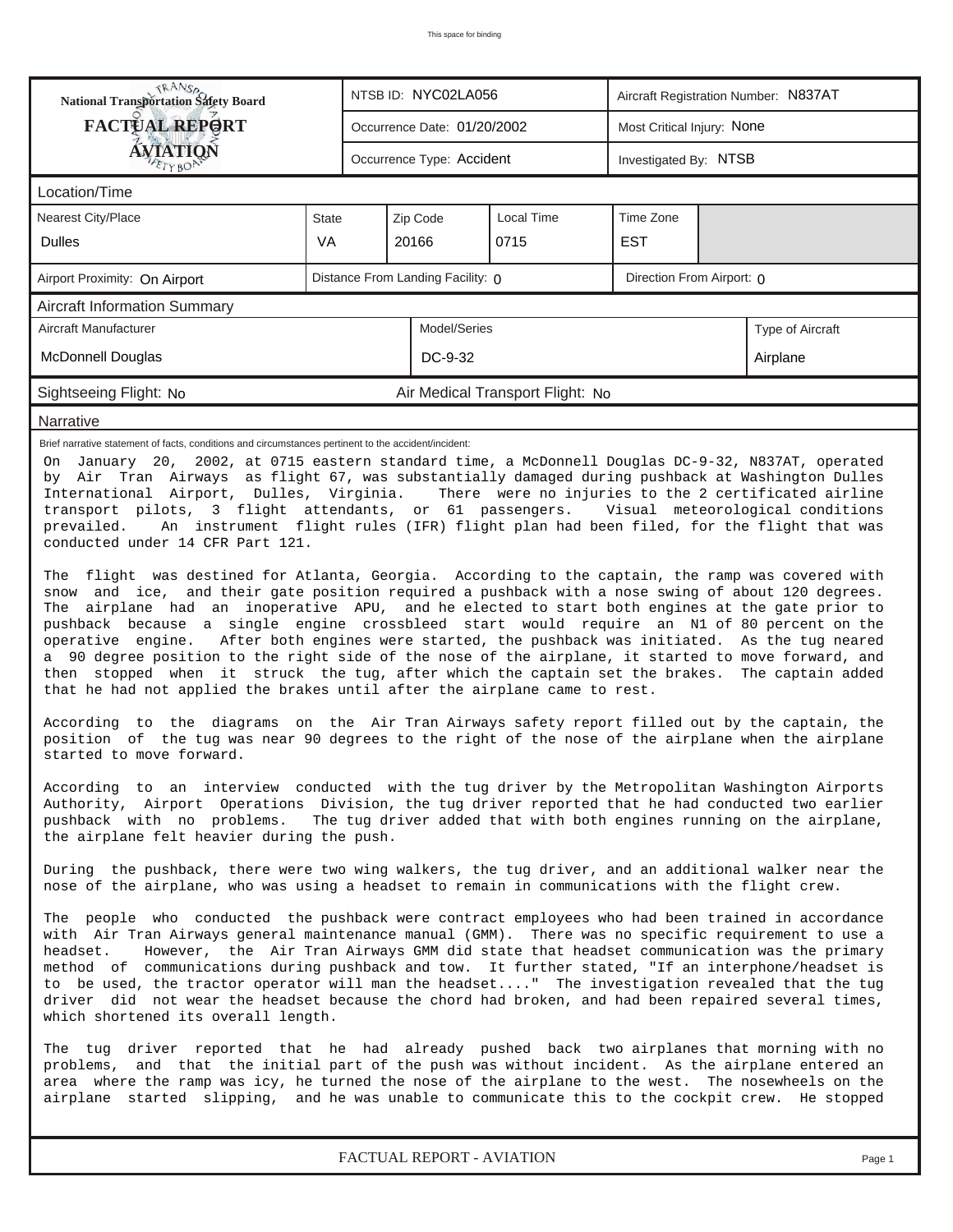| TRANSO<br><b>National Transportation Safety Board</b>                                                                                                                                                                                                                                                                    | NTSB ID: NYC02LA056         |     |  |  |  |  |  |  |
|--------------------------------------------------------------------------------------------------------------------------------------------------------------------------------------------------------------------------------------------------------------------------------------------------------------------------|-----------------------------|-----|--|--|--|--|--|--|
| <b>FACTUAL REPORT</b>                                                                                                                                                                                                                                                                                                    | Occurrence Date: 01/20/2002 |     |  |  |  |  |  |  |
| <b>AVIATION</b>                                                                                                                                                                                                                                                                                                          | Occurrence Type: Accident   |     |  |  |  |  |  |  |
| Narrative<br>(Continued)                                                                                                                                                                                                                                                                                                 |                             |     |  |  |  |  |  |  |
| the tug and the airplane slid into the tug.                                                                                                                                                                                                                                                                              |                             |     |  |  |  |  |  |  |
| The walker on the interphone to the cockpit reported that he was not looking at the airplane when<br>it began to slip. When he became aware that the airplane was slipping, there was insufficient time<br>to tell the flight crew to set the brakes. He did not make any transmission to the pilots prior to<br>impact. |                             |     |  |  |  |  |  |  |
| The ramp was reported as icy, and some people reported difficulty in walking.                                                                                                                                                                                                                                            |                             |     |  |  |  |  |  |  |
| The tug used for pushback was a Hough T-225, rated to push an airplane up to 225,000 pounds.<br>tires on the tug were not equipped with chains. The ramp had not been sanded.                                                                                                                                            |                             | The |  |  |  |  |  |  |
| Within the preceding 12 hours, the airport had reported periods of freezing rain, followed by light<br>snow.                                                                                                                                                                                                             |                             |     |  |  |  |  |  |  |
| A toxicological report on the tug driver was negative for drugs or alcohol.                                                                                                                                                                                                                                              |                             |     |  |  |  |  |  |  |
| Neither Air Tran Airways, nor the contract operator had any specific training directed to the<br>problems that could be encountered with pushing airplanes on icy ramps, or winter operations in<br>general.                                                                                                             |                             |     |  |  |  |  |  |  |
| below the bottom of the forward, right side cabin door, and about 4 feet behind the trailing edge<br>of the door. Internally, there was damage to the longerons.                                                                                                                                                         |                             |     |  |  |  |  |  |  |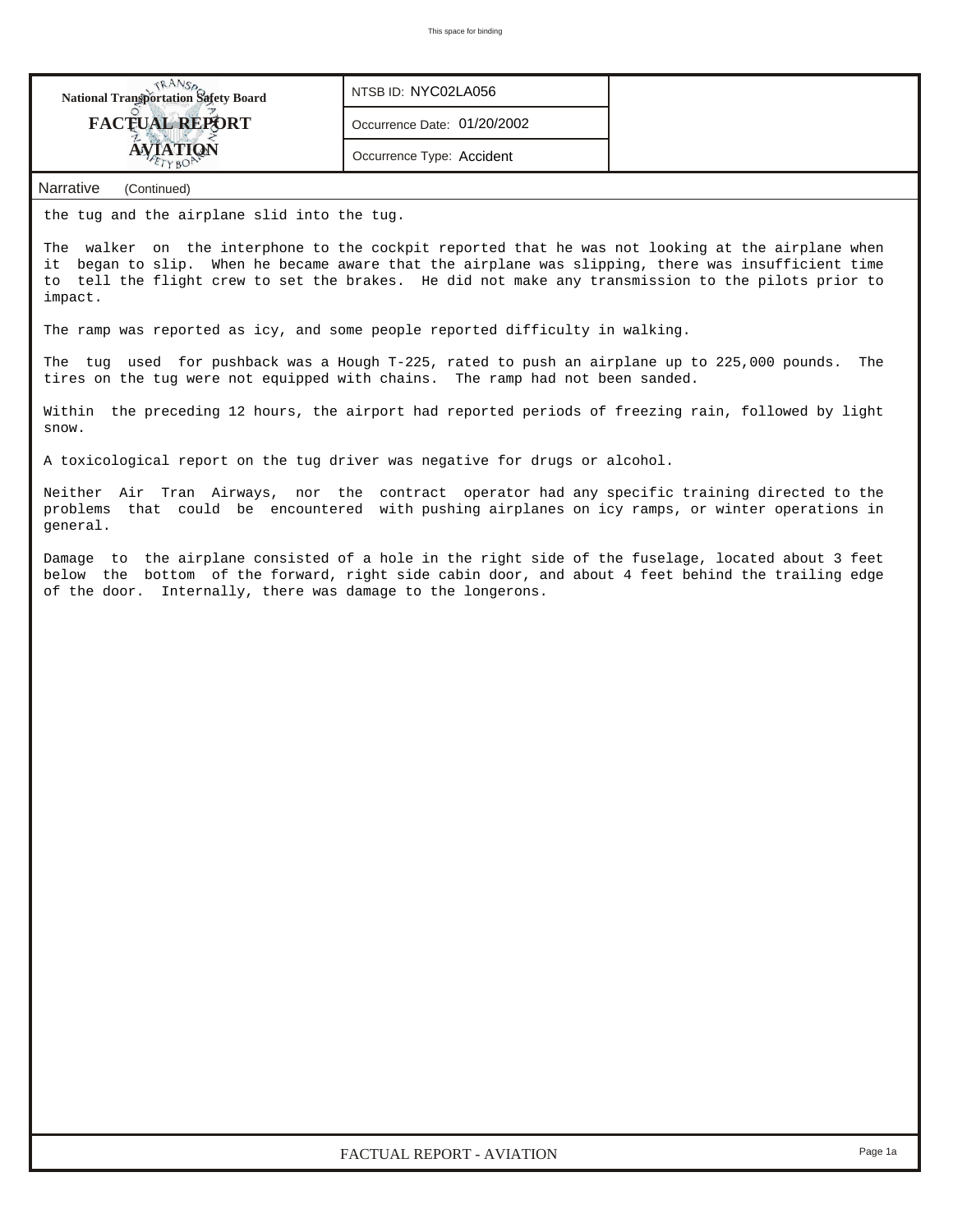| <b>National Transportation Safety Board</b>                                                             |                           |             | NTSB ID: NYC02LA056 |                                                                    |                              |            |             |             |                      |                           |                      |              |  |  |
|---------------------------------------------------------------------------------------------------------|---------------------------|-------------|---------------------|--------------------------------------------------------------------|------------------------------|------------|-------------|-------------|----------------------|---------------------------|----------------------|--------------|--|--|
| FACTUAL REPORT                                                                                          |                           |             |                     |                                                                    | Occurrence Date: 01/20/2002  |            |             |             |                      |                           |                      |              |  |  |
| <b>AVIATION</b>                                                                                         | Occurrence Type: Accident |             |                     |                                                                    |                              |            |             |             |                      |                           |                      |              |  |  |
| Landing Facility/Approach Information                                                                   |                           |             |                     |                                                                    |                              |            |             |             |                      |                           |                      |              |  |  |
| <b>Airport Name</b>                                                                                     |                           |             |                     | Airport ID:                                                        | <b>Airport Elevation</b>     |            |             | Runway Used |                      | Runway Length             |                      | Runway Width |  |  |
| <b>Washington Dulles</b>                                                                                | <b>IAD</b>                | 313 Ft. MSL |                     |                                                                    |                              |            |             |             |                      |                           |                      |              |  |  |
| Runway Surface Type: Unknown                                                                            |                           |             |                     |                                                                    |                              |            |             |             |                      |                           |                      |              |  |  |
| Runway Surface Condition: Unknown                                                                       |                           |             |                     |                                                                    |                              |            |             |             |                      |                           |                      |              |  |  |
| Type Instrument Approach: NONE                                                                          |                           |             |                     |                                                                    |                              |            |             |             |                      |                           |                      |              |  |  |
| VFR Approach/Landing: None                                                                              |                           |             |                     |                                                                    |                              |            |             |             |                      |                           |                      |              |  |  |
| Aircraft Information                                                                                    |                           |             |                     |                                                                    |                              |            |             |             |                      |                           |                      |              |  |  |
| Aircraft Manufacturer<br>McDonnell Douglas                                                              |                           |             |                     | Model/Series<br>DC-9-32                                            |                              |            |             |             |                      | 45774                     | <b>Serial Number</b> |              |  |  |
| Airworthiness Certificate(s): Transport                                                                 |                           |             |                     |                                                                    |                              |            |             |             |                      |                           |                      |              |  |  |
| Landing Gear Type: Retractable - Tricycle                                                               |                           |             |                     |                                                                    |                              |            |             |             |                      |                           |                      |              |  |  |
| Homebuilt Aircraft? No<br>Number of Seats: 106                                                          |                           |             |                     |                                                                    | Certified Max Gross Wt.      | 109000 LBS |             |             | Number of Engines: 2 |                           |                      |              |  |  |
| Engine Type:<br>Turbo Fan                                                                               |                           |             |                     | Engine Manufacturer:<br>Model/Series:<br>JT8D-9<br>Pratt & Whitney |                              |            |             |             |                      | Rated Power:<br>14500 LBS |                      |              |  |  |
| - Aircraft Inspection Information                                                                       |                           |             |                     |                                                                    |                              |            |             |             |                      |                           |                      |              |  |  |
| Airframe Total Time<br>Type of Last Inspection<br>Date of Last Inspection<br>Time Since Last Inspection |                           |             |                     |                                                                    |                              |            |             |             |                      |                           |                      |              |  |  |
| <b>Continuous Airworthiness</b><br>Hours<br>03/2000                                                     |                           |             |                     |                                                                    |                              |            | 67712 Hours |             |                      |                           |                      |              |  |  |
| - Emergency Locator Transmitter (ELT) Information                                                       |                           |             |                     |                                                                    |                              |            |             |             |                      |                           |                      |              |  |  |
| ELT Operated? No<br>ELT Aided in Locating Accident Site? No<br>ELT Installed? No                        |                           |             |                     |                                                                    |                              |            |             |             |                      |                           |                      |              |  |  |
| Owner/Operator Information                                                                              |                           |             |                     |                                                                    |                              |            |             |             |                      |                           |                      |              |  |  |
| Registered Aircraft Owner<br><b>Street Address</b><br>9955 Air Trans blvd                               |                           |             |                     |                                                                    |                              |            |             |             |                      |                           |                      |              |  |  |
| Air Trans Airways                                                                                       |                           |             |                     | City                                                               |                              |            |             |             |                      | State                     | Zip Code             |              |  |  |
|                                                                                                         |                           |             |                     | Orlando<br>FL.<br>32824<br><b>Street Address</b>                   |                              |            |             |             |                      |                           |                      |              |  |  |
| Operator of Aircraft                                                                                    |                           |             |                     |                                                                    | Same as Reg'd Aircraft Owner |            |             |             |                      |                           |                      |              |  |  |
| Same as Reg'd Aircraft Owner                                                                            |                           |             |                     |                                                                    | <b>State</b><br>City         |            |             |             |                      |                           |                      | Zip Code     |  |  |
| Operator Designator Code: ZZDA<br>Operator Does Business As:                                            |                           |             |                     |                                                                    |                              |            |             |             |                      |                           |                      |              |  |  |
| - Type of U.S. Certificate(s) Held:                                                                     |                           |             |                     |                                                                    |                              |            |             |             |                      |                           |                      |              |  |  |
| Air Carrier Operating Certificate(s): Flag Carrier/Domestic                                             |                           |             |                     |                                                                    |                              |            |             |             |                      |                           |                      |              |  |  |
| Operating Certificate:                                                                                  |                           |             |                     |                                                                    | Operator Certificate:        |            |             |             |                      |                           |                      |              |  |  |
| Regulation Flight Conducted Under: Part 121: Air Carrier                                                |                           |             |                     |                                                                    |                              |            |             |             |                      |                           |                      |              |  |  |
| Type of Flight Operation Conducted: Scheduled; Domestic; Passenger Only                                 |                           |             |                     |                                                                    |                              |            |             |             |                      |                           |                      |              |  |  |
| FACTUAL REPORT - AVIATION<br>Page 2                                                                     |                           |             |                     |                                                                    |                              |            |             |             |                      |                           |                      |              |  |  |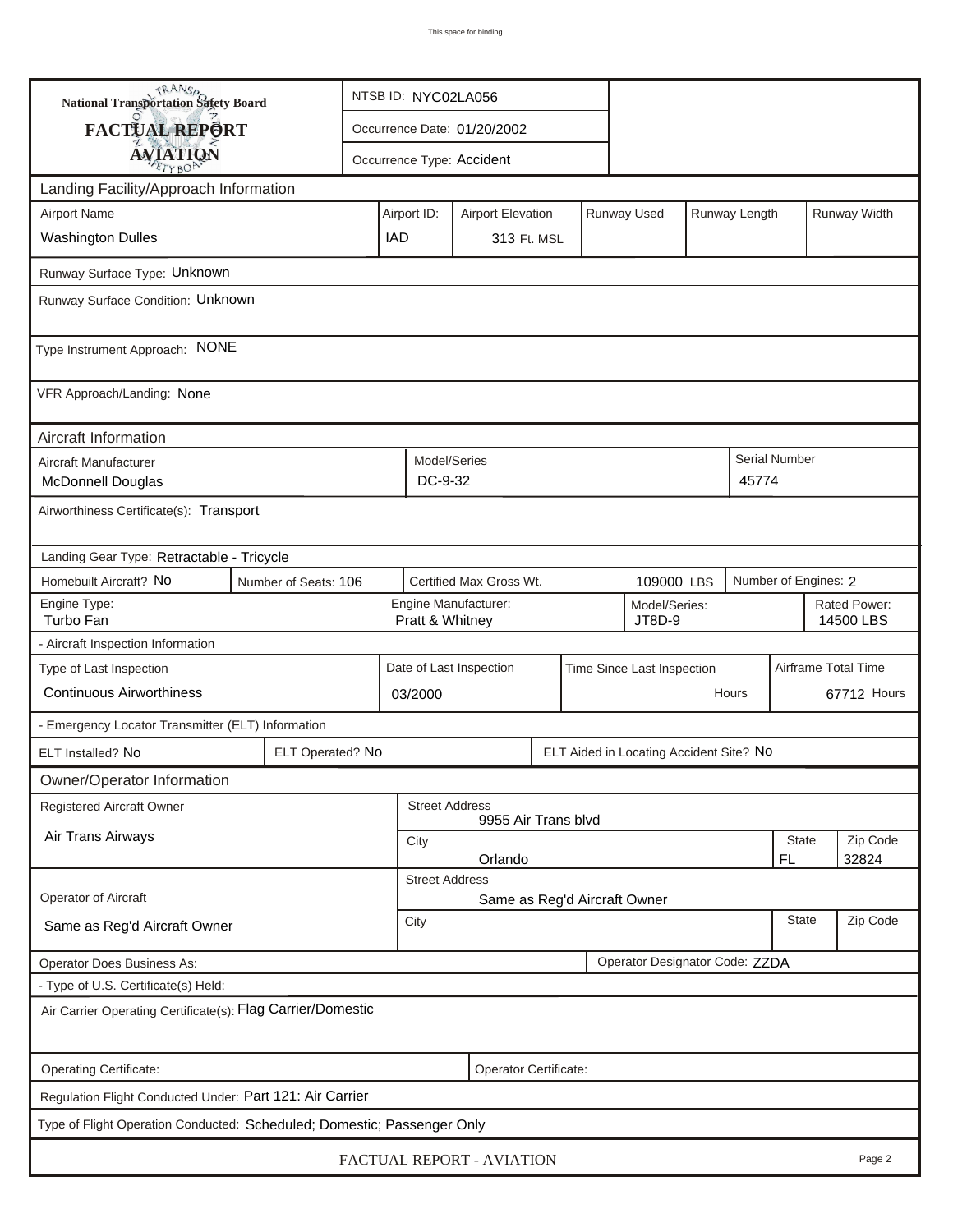|                                                                                                        | <b>National Transportation Safety Board</b> |         |                        |                            | NTSB ID: NYC02LA056         |             |                |        |                          |              |                |                   |                     |
|--------------------------------------------------------------------------------------------------------|---------------------------------------------|---------|------------------------|----------------------------|-----------------------------|-------------|----------------|--------|--------------------------|--------------|----------------|-------------------|---------------------|
|                                                                                                        | FACTUAL REPORT                              |         |                        |                            | Occurrence Date: 01/20/2002 |             |                |        |                          |              |                |                   |                     |
|                                                                                                        |                                             |         |                        |                            |                             |             |                |        |                          |              |                |                   |                     |
| <b>AVIATION</b><br>Occurrence Type: Accident                                                           |                                             |         |                        |                            |                             |             |                |        |                          |              |                |                   |                     |
|                                                                                                        | <b>First Pilot Information</b>              |         |                        |                            |                             |             |                |        |                          |              |                |                   |                     |
| City<br>Name                                                                                           |                                             |         |                        |                            |                             |             |                |        |                          | <b>State</b> |                | Date of Birth     | Age                 |
| On File                                                                                                | On File<br>On File<br>On File<br>50         |         |                        |                            |                             |             |                |        |                          |              |                |                   |                     |
| Seat Occupied: Left<br>Principal Profession: Civilian Pilot<br>Certificate Number: On File<br>Sex: M   |                                             |         |                        |                            |                             |             |                |        |                          |              |                |                   |                     |
| Airline Transport; Flight Instructor; Commercial; Flight Engineer<br>Certificate(s):                   |                                             |         |                        |                            |                             |             |                |        |                          |              |                |                   |                     |
| Airplane Rating(s):<br>Multi-engine Land; Single-engine Land                                           |                                             |         |                        |                            |                             |             |                |        |                          |              |                |                   |                     |
| Rotorcraft/Glider/LTA: None                                                                            |                                             |         |                        |                            |                             |             |                |        |                          |              |                |                   |                     |
| Instrument Rating(s): Airplane                                                                         |                                             |         |                        |                            |                             |             |                |        |                          |              |                |                   |                     |
| Instructor Rating(s):                                                                                  |                                             |         |                        |                            |                             |             |                |        |                          |              |                |                   |                     |
| Type Rating/Endorsement for Accident/Incident Aircraft? Yes<br>Current Biennial Flight Review? 09/2001 |                                             |         |                        |                            |                             |             |                |        |                          |              |                |                   |                     |
| Medical Cert. Status: None<br>Medical Cert.: Class 1<br>Date of Last Medical Exam: 08/2001             |                                             |         |                        |                            |                             |             |                |        |                          |              |                |                   |                     |
|                                                                                                        |                                             |         |                        |                            |                             |             |                |        |                          |              |                |                   |                     |
| - Flight Time Matrix                                                                                   |                                             | All A/C | This Make<br>and Model | Airplane<br>Single Engine  | Airplane<br>Mult-Engine     | Night       |                | Actual | Instrument<br>Simulated  |              | Rotorcraft     | Glider            | Lighter<br>Than Air |
| <b>Total Time</b>                                                                                      |                                             | 12500   | 7000                   | 750                        | 11750                       | 4000<br>625 |                |        | 20                       |              |                |                   |                     |
|                                                                                                        | Pilot In Command(PIC)                       | 6000    | 3500                   | 650                        | 5350                        | 2500        |                |        |                          |              |                |                   |                     |
| Instructor                                                                                             | 550<br>5<br>500<br>50                       |         |                        |                            |                             |             |                |        |                          |              |                |                   |                     |
| Last 90 Days                                                                                           |                                             | 240     | 240                    |                            | 240                         |             | 80             | 10     |                          |              |                |                   |                     |
| Last 30 Days                                                                                           |                                             | 80      | 80                     |                            | 80                          |             | 25             | 3      |                          |              |                |                   |                     |
| Last 24 Hours                                                                                          |                                             | 5       | 5                      |                            | 5                           |             | $\overline{c}$ | 6      |                          |              |                |                   |                     |
|                                                                                                        | Seatbelt Used? Yes                          |         |                        | Shoulder Harness Used? Yes |                             |             |                |        | Toxicology Performed? No |              |                | Second Pilot? Yes |                     |
|                                                                                                        |                                             |         |                        |                            |                             |             |                |        |                          |              |                |                   |                     |
|                                                                                                        | Flight Plan/Itinerary                       |         |                        |                            |                             |             |                |        |                          |              |                |                   |                     |
|                                                                                                        | Type of Flight Plan Filed: IFR              |         |                        |                            |                             |             |                |        |                          |              |                |                   |                     |
| Departure Point                                                                                        |                                             |         |                        |                            |                             |             | <b>State</b>   |        | Airport Identifier       |              | Departure Time |                   | Time Zone           |
| 0715<br><b>EST</b><br>Same as Accident/Incident Location                                               |                                             |         |                        |                            |                             |             |                |        |                          |              |                |                   |                     |
| Destination<br><b>State</b>                                                                            |                                             |         |                        |                            |                             |             |                |        | Airport Identifier       |              |                |                   |                     |
| GA<br>ATL<br>Atlanta                                                                                   |                                             |         |                        |                            |                             |             |                |        |                          |              |                |                   |                     |
| Type of Clearance: None                                                                                |                                             |         |                        |                            |                             |             |                |        |                          |              |                |                   |                     |
| Type of Airspace:<br>Unknown                                                                           |                                             |         |                        |                            |                             |             |                |        |                          |              |                |                   |                     |
|                                                                                                        | Weather Information                         |         |                        |                            |                             |             |                |        |                          |              |                |                   |                     |
| Source of Briefing:                                                                                    | Company                                     |         |                        |                            |                             |             |                |        |                          |              |                |                   |                     |
|                                                                                                        | Method of Briefing: In Person               |         |                        |                            |                             |             |                |        |                          |              |                |                   |                     |
|                                                                                                        |                                             |         |                        | FACTUAL REPORT - AVIATION  |                             |             |                |        |                          |              |                |                   | Page 3              |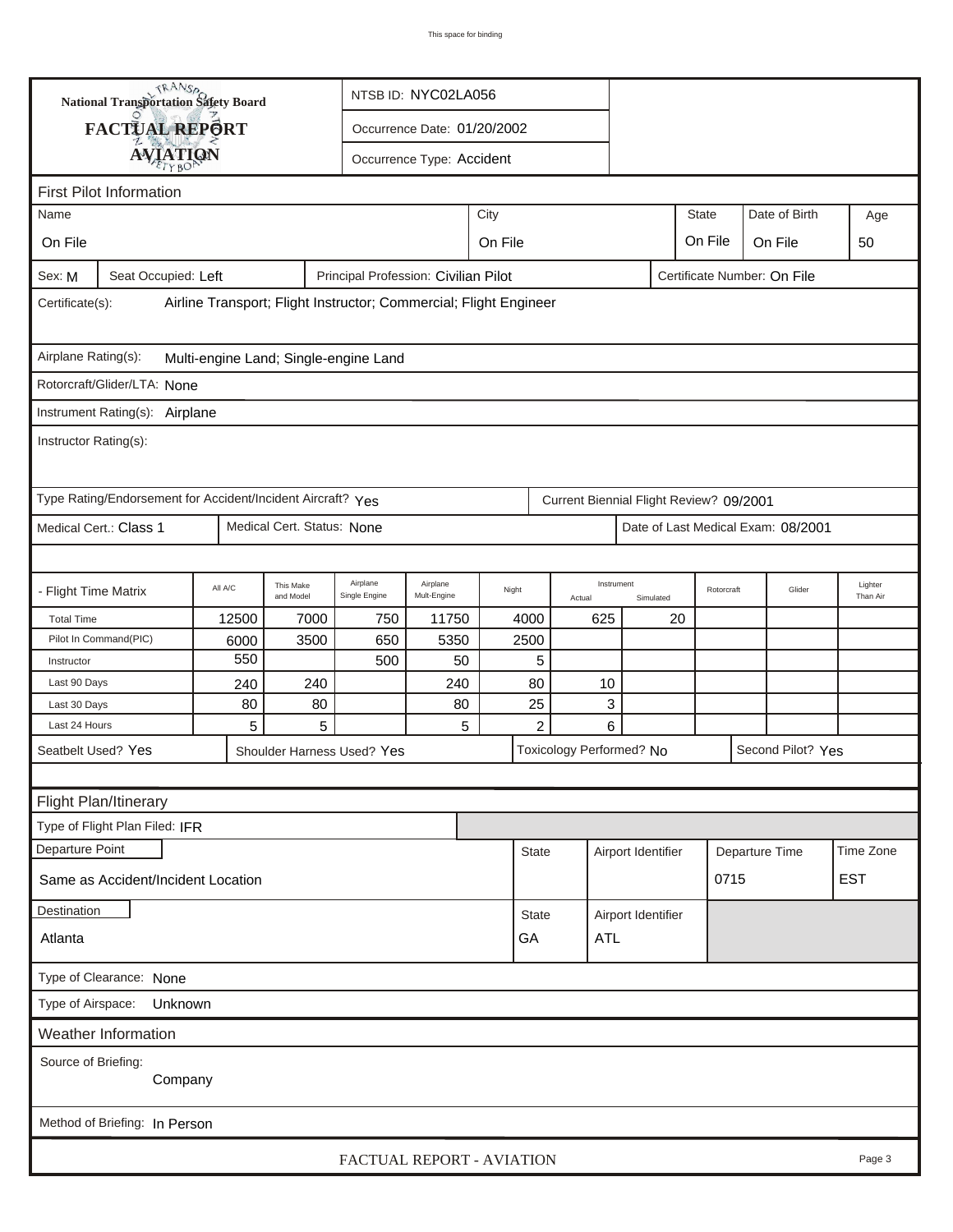| FACTUAL REPORT<br>Occurrence Date: 01/20/2002<br><b>AVIATION</b><br>Occurrence Type: Accident<br>Weather Information<br>WOF ID<br><b>Observation Time</b><br>Time Zone<br><b>WOF Elevation</b><br>WOF Distance From Accident Site<br>Direction From Accident Site<br><b>EST</b><br>0651<br>313 Ft. MSL<br>0 NM<br>0 Deg. Mag.<br>IAD<br>Sky/Lowest Cloud Condition: Clear<br>Ft. AGL<br>Condition of Light: Dusk<br>Ft. AGL<br>30.11<br>Lowest Ceiling: None<br>Visibility:<br>10<br><b>SM</b><br>Altimeter:<br>"Hg<br>$-1 °C$<br>Dew Point:<br>-5 $^{\circ}$ C<br>Wind Direction: 360<br>Temperature:<br>Density Altitude:<br>Ft.<br>Wind Speed: 8<br>Gusts:<br>Weather Condtions at Accident Site: Visual Conditions<br>Visibility (RVR):<br>Visibility (RVV)<br>Ft.<br><b>SM</b><br>Intensity of Precipitation:<br>Restrictions to Visibility:<br>None<br>Type of Precipitation:<br><b>Accident Information</b><br>Aircraft Damage: Substantial<br>Aircraft Fire: None<br>Aircraft Explosion None<br>Classification: U.S. Registered/U.S. Soil<br>- Injury Summary Matrix<br><b>TOTAL</b><br>Fatal<br>Serious<br>Minor<br>None<br>1<br><b>First Pilot</b><br>1<br>Second Pilot<br>1<br>1<br><b>Student Pilot</b><br>Flight Instructor<br><b>Check Pilot</b><br><b>Flight Engineer</b><br>3<br>3<br>Cabin Attendants<br>Other Crew<br>Passengers<br>61<br>61<br>- TOTAL ABOARD -<br>66<br>66<br>Other Ground |  | <b>National Transportation Safety Board</b> |  | NTSB ID: NYC02LA056       |  |    |    |  |  |  |  |  |        |
|----------------------------------------------------------------------------------------------------------------------------------------------------------------------------------------------------------------------------------------------------------------------------------------------------------------------------------------------------------------------------------------------------------------------------------------------------------------------------------------------------------------------------------------------------------------------------------------------------------------------------------------------------------------------------------------------------------------------------------------------------------------------------------------------------------------------------------------------------------------------------------------------------------------------------------------------------------------------------------------------------------------------------------------------------------------------------------------------------------------------------------------------------------------------------------------------------------------------------------------------------------------------------------------------------------------------------------------------------------------------------------------------------------------|--|---------------------------------------------|--|---------------------------|--|----|----|--|--|--|--|--|--------|
|                                                                                                                                                                                                                                                                                                                                                                                                                                                                                                                                                                                                                                                                                                                                                                                                                                                                                                                                                                                                                                                                                                                                                                                                                                                                                                                                                                                                                |  |                                             |  |                           |  |    |    |  |  |  |  |  |        |
|                                                                                                                                                                                                                                                                                                                                                                                                                                                                                                                                                                                                                                                                                                                                                                                                                                                                                                                                                                                                                                                                                                                                                                                                                                                                                                                                                                                                                |  |                                             |  |                           |  |    |    |  |  |  |  |  |        |
|                                                                                                                                                                                                                                                                                                                                                                                                                                                                                                                                                                                                                                                                                                                                                                                                                                                                                                                                                                                                                                                                                                                                                                                                                                                                                                                                                                                                                |  |                                             |  |                           |  |    |    |  |  |  |  |  |        |
|                                                                                                                                                                                                                                                                                                                                                                                                                                                                                                                                                                                                                                                                                                                                                                                                                                                                                                                                                                                                                                                                                                                                                                                                                                                                                                                                                                                                                |  |                                             |  |                           |  |    |    |  |  |  |  |  |        |
|                                                                                                                                                                                                                                                                                                                                                                                                                                                                                                                                                                                                                                                                                                                                                                                                                                                                                                                                                                                                                                                                                                                                                                                                                                                                                                                                                                                                                |  |                                             |  |                           |  |    |    |  |  |  |  |  |        |
|                                                                                                                                                                                                                                                                                                                                                                                                                                                                                                                                                                                                                                                                                                                                                                                                                                                                                                                                                                                                                                                                                                                                                                                                                                                                                                                                                                                                                |  |                                             |  |                           |  |    |    |  |  |  |  |  |        |
|                                                                                                                                                                                                                                                                                                                                                                                                                                                                                                                                                                                                                                                                                                                                                                                                                                                                                                                                                                                                                                                                                                                                                                                                                                                                                                                                                                                                                |  |                                             |  |                           |  |    |    |  |  |  |  |  |        |
|                                                                                                                                                                                                                                                                                                                                                                                                                                                                                                                                                                                                                                                                                                                                                                                                                                                                                                                                                                                                                                                                                                                                                                                                                                                                                                                                                                                                                |  |                                             |  |                           |  |    |    |  |  |  |  |  |        |
|                                                                                                                                                                                                                                                                                                                                                                                                                                                                                                                                                                                                                                                                                                                                                                                                                                                                                                                                                                                                                                                                                                                                                                                                                                                                                                                                                                                                                |  |                                             |  |                           |  |    |    |  |  |  |  |  |        |
|                                                                                                                                                                                                                                                                                                                                                                                                                                                                                                                                                                                                                                                                                                                                                                                                                                                                                                                                                                                                                                                                                                                                                                                                                                                                                                                                                                                                                |  |                                             |  |                           |  |    |    |  |  |  |  |  |        |
|                                                                                                                                                                                                                                                                                                                                                                                                                                                                                                                                                                                                                                                                                                                                                                                                                                                                                                                                                                                                                                                                                                                                                                                                                                                                                                                                                                                                                |  |                                             |  |                           |  |    |    |  |  |  |  |  |        |
|                                                                                                                                                                                                                                                                                                                                                                                                                                                                                                                                                                                                                                                                                                                                                                                                                                                                                                                                                                                                                                                                                                                                                                                                                                                                                                                                                                                                                |  |                                             |  |                           |  |    |    |  |  |  |  |  |        |
|                                                                                                                                                                                                                                                                                                                                                                                                                                                                                                                                                                                                                                                                                                                                                                                                                                                                                                                                                                                                                                                                                                                                                                                                                                                                                                                                                                                                                |  |                                             |  |                           |  |    |    |  |  |  |  |  |        |
|                                                                                                                                                                                                                                                                                                                                                                                                                                                                                                                                                                                                                                                                                                                                                                                                                                                                                                                                                                                                                                                                                                                                                                                                                                                                                                                                                                                                                |  |                                             |  |                           |  |    |    |  |  |  |  |  |        |
|                                                                                                                                                                                                                                                                                                                                                                                                                                                                                                                                                                                                                                                                                                                                                                                                                                                                                                                                                                                                                                                                                                                                                                                                                                                                                                                                                                                                                |  |                                             |  |                           |  |    |    |  |  |  |  |  |        |
|                                                                                                                                                                                                                                                                                                                                                                                                                                                                                                                                                                                                                                                                                                                                                                                                                                                                                                                                                                                                                                                                                                                                                                                                                                                                                                                                                                                                                |  |                                             |  |                           |  |    |    |  |  |  |  |  |        |
|                                                                                                                                                                                                                                                                                                                                                                                                                                                                                                                                                                                                                                                                                                                                                                                                                                                                                                                                                                                                                                                                                                                                                                                                                                                                                                                                                                                                                |  |                                             |  |                           |  |    |    |  |  |  |  |  |        |
|                                                                                                                                                                                                                                                                                                                                                                                                                                                                                                                                                                                                                                                                                                                                                                                                                                                                                                                                                                                                                                                                                                                                                                                                                                                                                                                                                                                                                |  |                                             |  |                           |  |    |    |  |  |  |  |  |        |
|                                                                                                                                                                                                                                                                                                                                                                                                                                                                                                                                                                                                                                                                                                                                                                                                                                                                                                                                                                                                                                                                                                                                                                                                                                                                                                                                                                                                                |  |                                             |  |                           |  |    |    |  |  |  |  |  |        |
|                                                                                                                                                                                                                                                                                                                                                                                                                                                                                                                                                                                                                                                                                                                                                                                                                                                                                                                                                                                                                                                                                                                                                                                                                                                                                                                                                                                                                |  |                                             |  |                           |  |    |    |  |  |  |  |  |        |
|                                                                                                                                                                                                                                                                                                                                                                                                                                                                                                                                                                                                                                                                                                                                                                                                                                                                                                                                                                                                                                                                                                                                                                                                                                                                                                                                                                                                                |  |                                             |  |                           |  |    |    |  |  |  |  |  |        |
|                                                                                                                                                                                                                                                                                                                                                                                                                                                                                                                                                                                                                                                                                                                                                                                                                                                                                                                                                                                                                                                                                                                                                                                                                                                                                                                                                                                                                |  |                                             |  |                           |  |    |    |  |  |  |  |  |        |
|                                                                                                                                                                                                                                                                                                                                                                                                                                                                                                                                                                                                                                                                                                                                                                                                                                                                                                                                                                                                                                                                                                                                                                                                                                                                                                                                                                                                                |  |                                             |  |                           |  |    |    |  |  |  |  |  |        |
|                                                                                                                                                                                                                                                                                                                                                                                                                                                                                                                                                                                                                                                                                                                                                                                                                                                                                                                                                                                                                                                                                                                                                                                                                                                                                                                                                                                                                |  |                                             |  |                           |  |    |    |  |  |  |  |  |        |
|                                                                                                                                                                                                                                                                                                                                                                                                                                                                                                                                                                                                                                                                                                                                                                                                                                                                                                                                                                                                                                                                                                                                                                                                                                                                                                                                                                                                                |  |                                             |  |                           |  |    |    |  |  |  |  |  |        |
|                                                                                                                                                                                                                                                                                                                                                                                                                                                                                                                                                                                                                                                                                                                                                                                                                                                                                                                                                                                                                                                                                                                                                                                                                                                                                                                                                                                                                |  |                                             |  |                           |  |    |    |  |  |  |  |  |        |
|                                                                                                                                                                                                                                                                                                                                                                                                                                                                                                                                                                                                                                                                                                                                                                                                                                                                                                                                                                                                                                                                                                                                                                                                                                                                                                                                                                                                                |  |                                             |  |                           |  |    |    |  |  |  |  |  |        |
|                                                                                                                                                                                                                                                                                                                                                                                                                                                                                                                                                                                                                                                                                                                                                                                                                                                                                                                                                                                                                                                                                                                                                                                                                                                                                                                                                                                                                |  |                                             |  |                           |  |    |    |  |  |  |  |  |        |
|                                                                                                                                                                                                                                                                                                                                                                                                                                                                                                                                                                                                                                                                                                                                                                                                                                                                                                                                                                                                                                                                                                                                                                                                                                                                                                                                                                                                                |  |                                             |  |                           |  |    |    |  |  |  |  |  |        |
|                                                                                                                                                                                                                                                                                                                                                                                                                                                                                                                                                                                                                                                                                                                                                                                                                                                                                                                                                                                                                                                                                                                                                                                                                                                                                                                                                                                                                |  |                                             |  |                           |  |    |    |  |  |  |  |  |        |
| - GRAND TOTAL -                                                                                                                                                                                                                                                                                                                                                                                                                                                                                                                                                                                                                                                                                                                                                                                                                                                                                                                                                                                                                                                                                                                                                                                                                                                                                                                                                                                                |  |                                             |  |                           |  | 66 | 66 |  |  |  |  |  |        |
|                                                                                                                                                                                                                                                                                                                                                                                                                                                                                                                                                                                                                                                                                                                                                                                                                                                                                                                                                                                                                                                                                                                                                                                                                                                                                                                                                                                                                |  |                                             |  | FACTUAL REPORT - AVIATION |  |    |    |  |  |  |  |  | Page 4 |